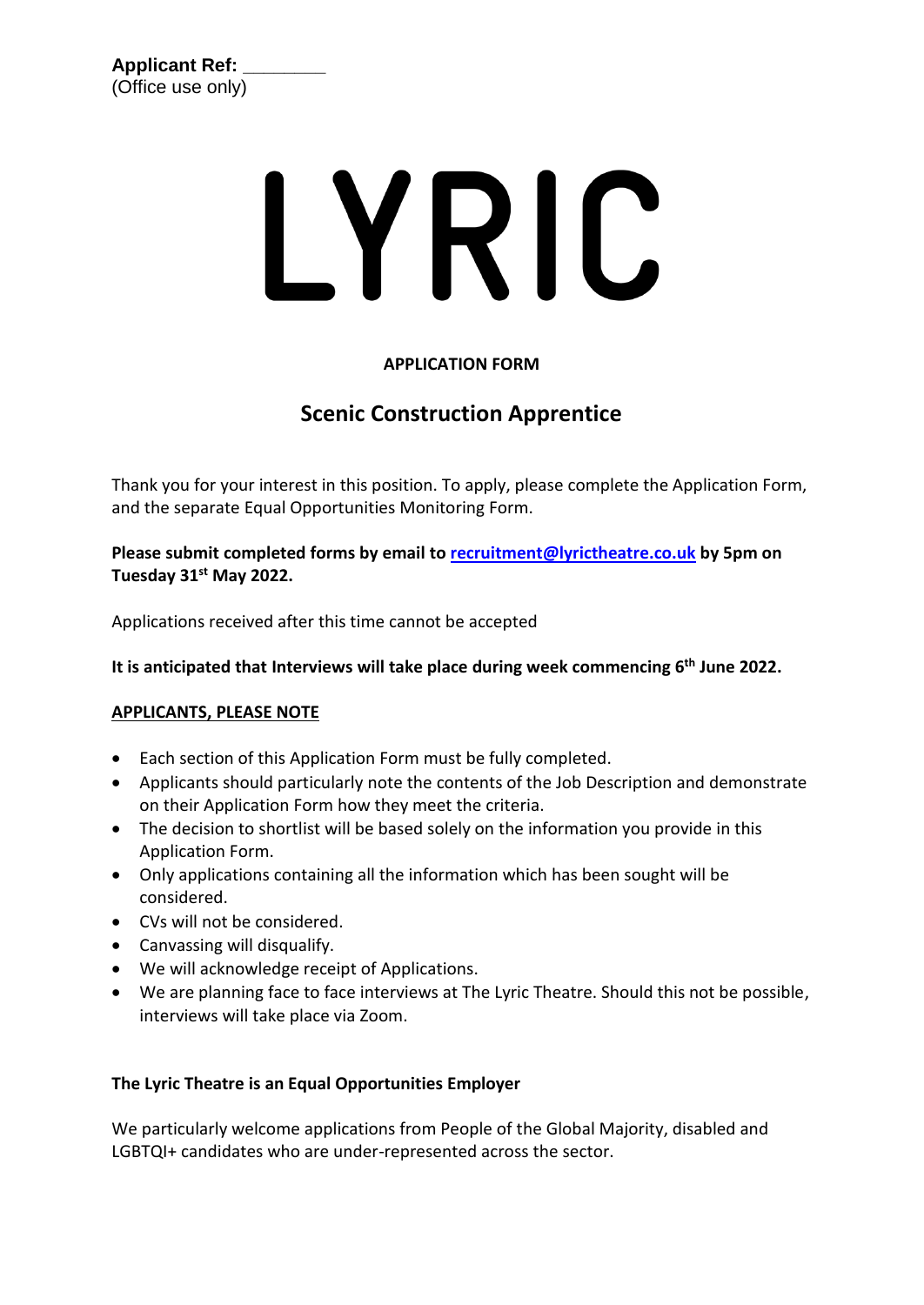## **LYRIC**

#### **Section 1: PERSONAL DETAILS**

| <b>Surname</b>               |  |
|------------------------------|--|
| Forename:                    |  |
| Title:                       |  |
| <b>Home Address:</b>         |  |
|                              |  |
|                              |  |
| <b>Tel Number (Daytime):</b> |  |
| <b>Email Address:</b>        |  |

#### **Do you hold a current full UK Driving Licence and have access to a car?**

YES / NO

*(This criterion will be waived in the case of an applicant with a disability which debars them from driving a car, but who is able to make suitable alternative arrangements which enables them to perform the full range of duties associated with the post).*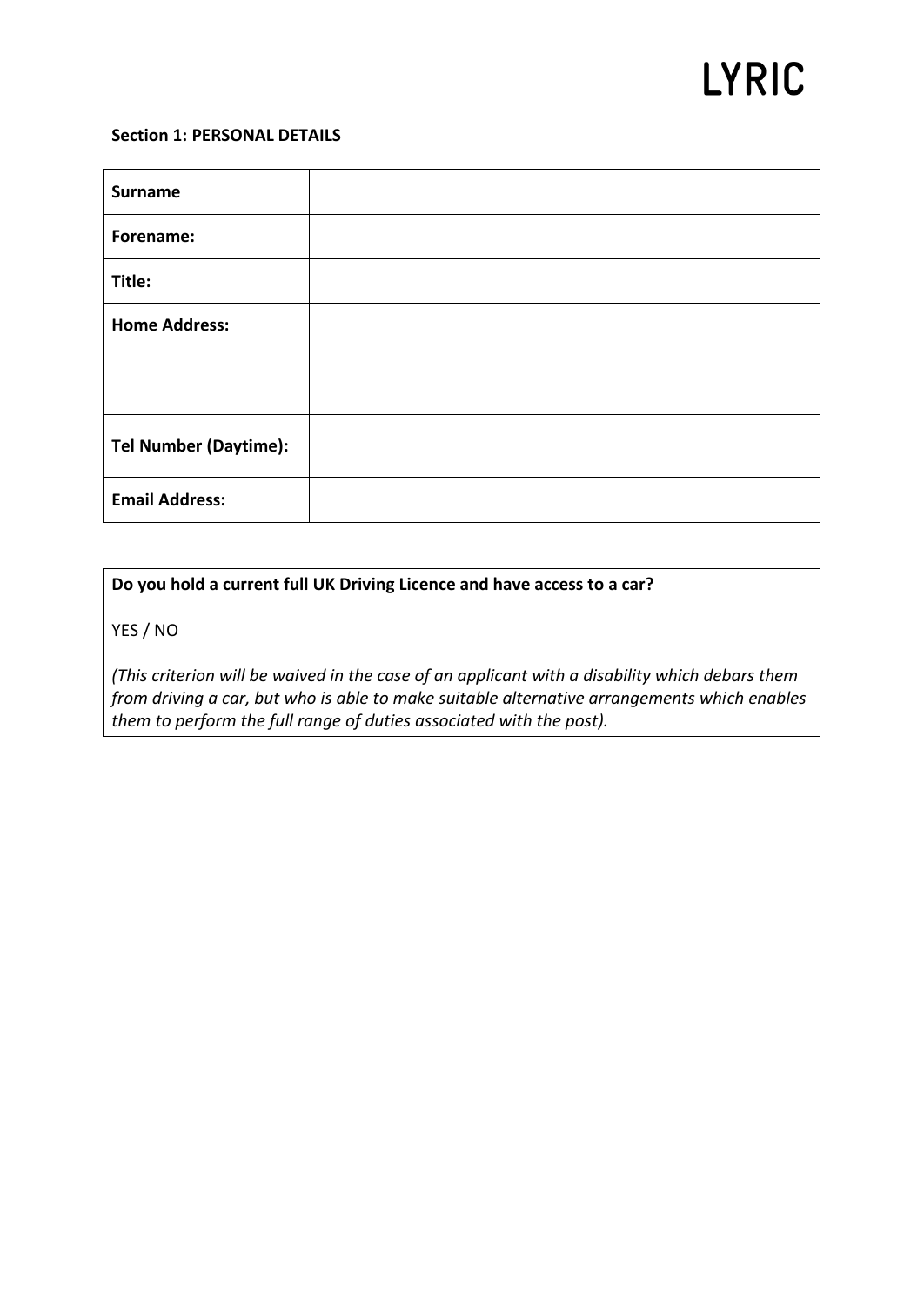#### **Section 2: EMPLOYMENT AND VOLUNTARY EXPERIENCE**

If you have an employment history, please share it with us, including any voluntary positions relevant to the Job Description.

| <b>Dates From/To</b><br>(Month/Year) | <b>Name and Address of Employer</b> | Role Title; Key Responsibilities and<br><b>Achievements</b> |  |
|--------------------------------------|-------------------------------------|-------------------------------------------------------------|--|
|                                      |                                     |                                                             |  |
|                                      |                                     |                                                             |  |
|                                      |                                     |                                                             |  |
|                                      |                                     |                                                             |  |
|                                      |                                     |                                                             |  |
|                                      |                                     |                                                             |  |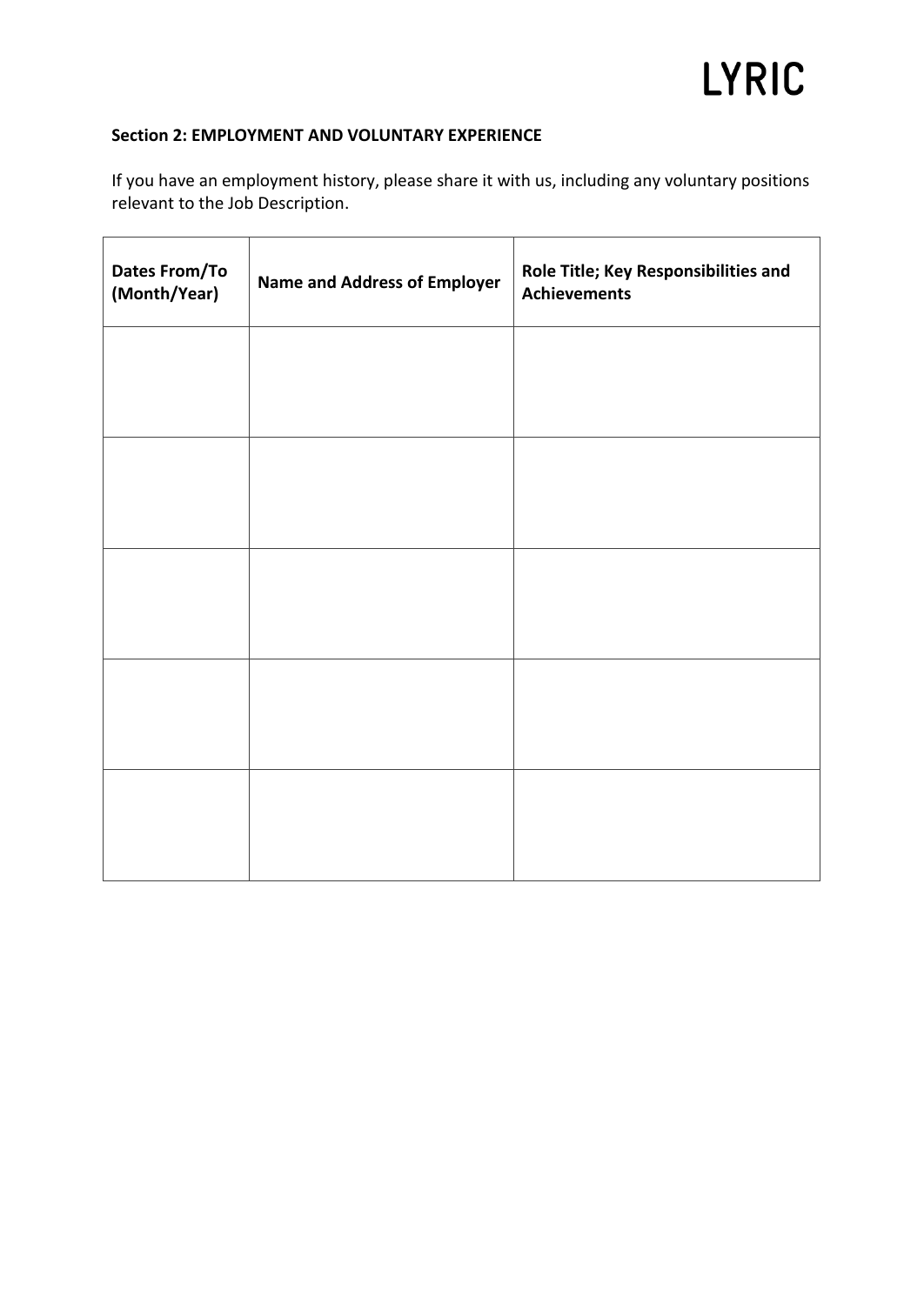#### **Section 3: TRAINING AND QUALIFICATIONS**

Please give details of any other qualifications, training or courses that might be relevant to the Job. Please note that we are not asking for a list of qualifications gained at school, or in further education, other than those required under the Essential Criteria below. We are asking for information you want to share about experience as relevant to the Job Description.

| <b>Dates From/To</b><br>(Month/Year) | <b>Training Provider</b> | <b>Qualifications or certificates (if</b><br>any), or Brief Description |  |
|--------------------------------------|--------------------------|-------------------------------------------------------------------------|--|
|                                      |                          |                                                                         |  |
|                                      |                          |                                                                         |  |
|                                      |                          |                                                                         |  |
|                                      |                          |                                                                         |  |
|                                      |                          |                                                                         |  |
|                                      |                          |                                                                         |  |
|                                      |                          |                                                                         |  |
|                                      |                          |                                                                         |  |
|                                      |                          |                                                                         |  |
|                                      |                          |                                                                         |  |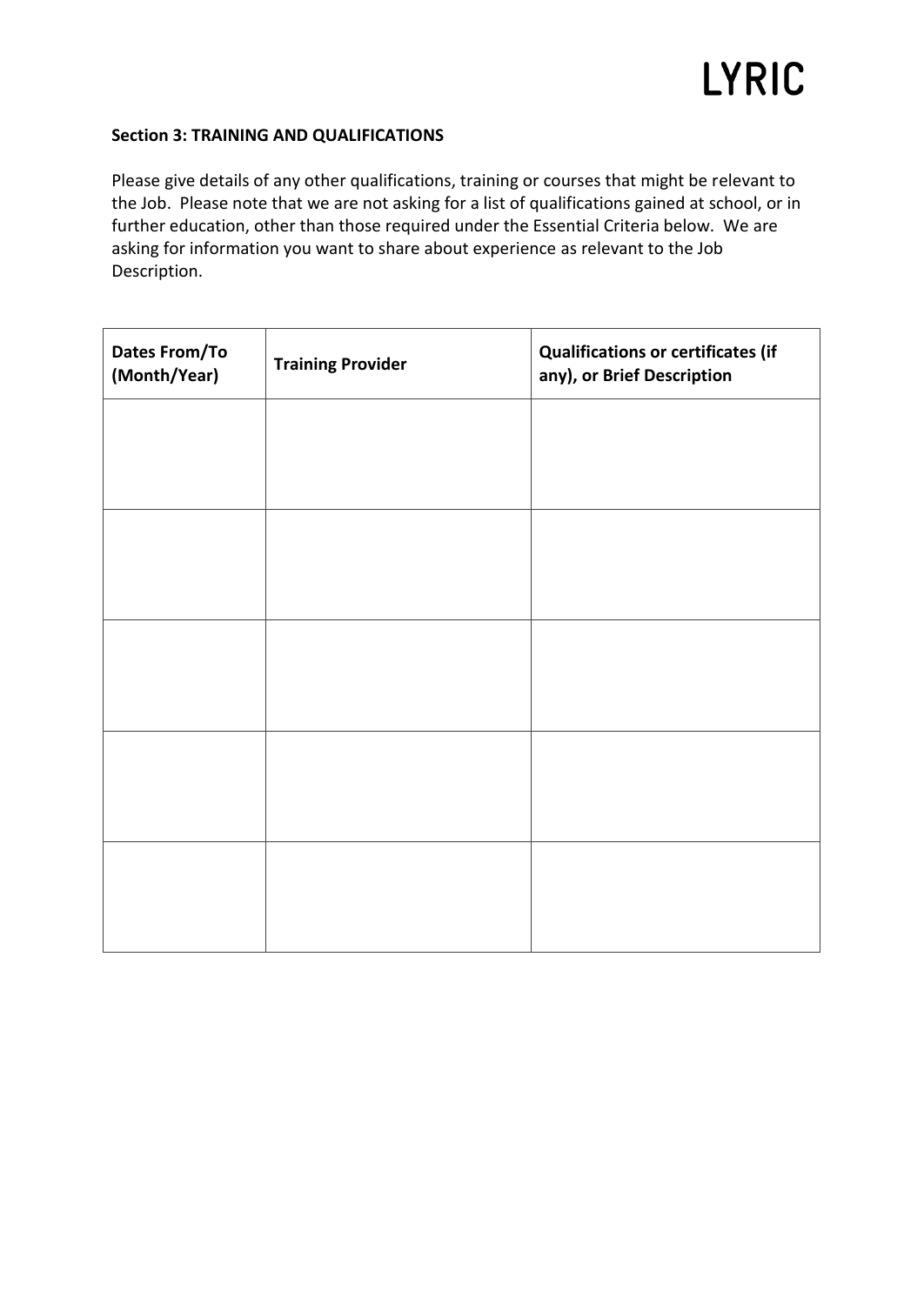#### **Section 4: CRITERIA, SKILLS & INTERESTS**

Please demonstrate by way of providing evidence and examples on how you meet the following criteria, skills, or interests as per the Job Description:

**Essential Criteria** *- Please demonstrate that you are aged 18 or above and have five GCSEs including a Grade D or above in Maths and English (Provide details)*

**Desirable Criteria** *-* **Please demonstrate by way of providing evidence and examples of the following:**

- Previous woodworking experience (this could be at school, home, workplace etc.);
- Full clean driving license and own transport.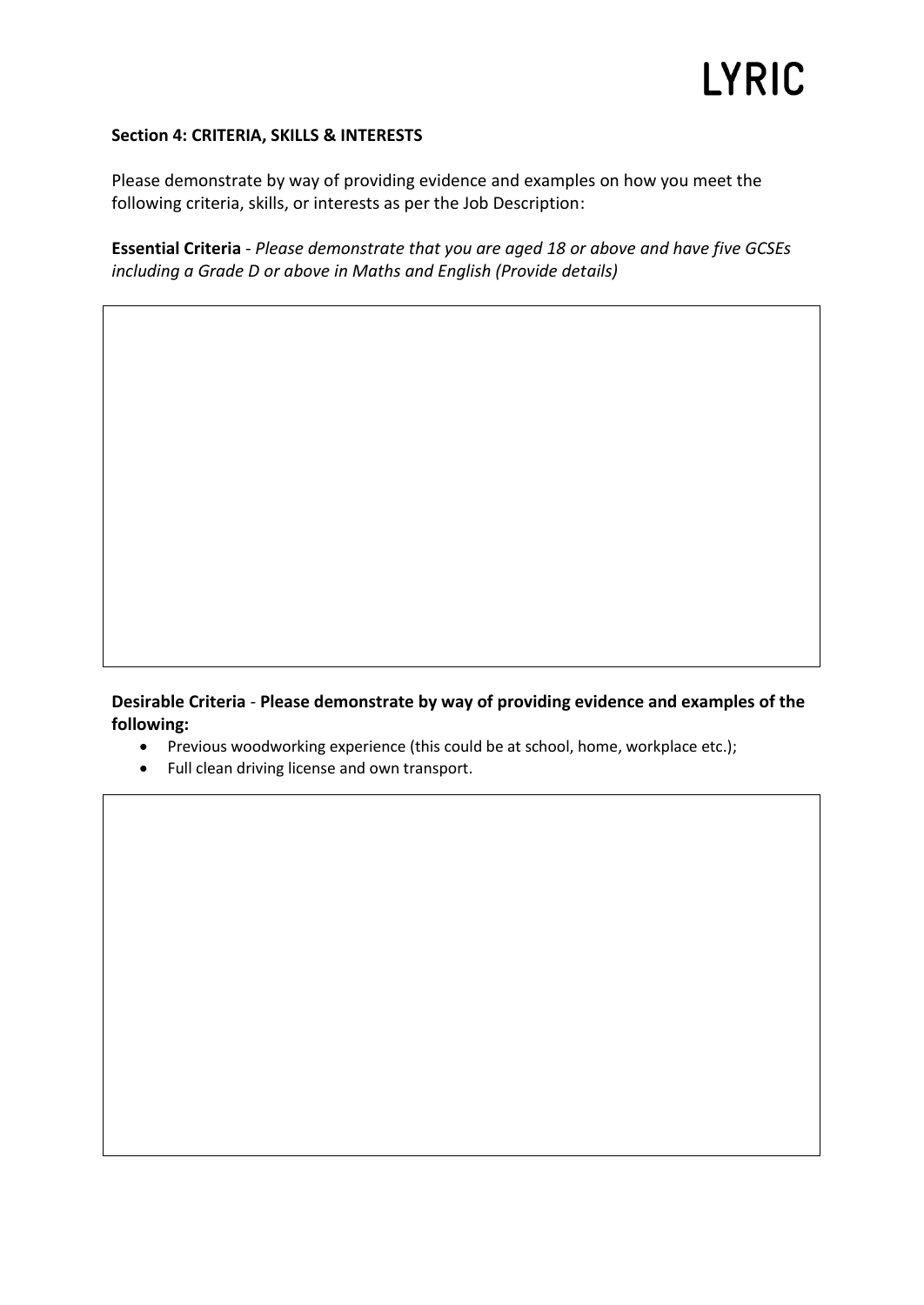#### **Required Skills** *-* **Please demonstrate by way of providing evidence and examples of the following:**

- A strong work ethic and a commitment to supporting the work of the Lyric Theatre Workshop;
- Ability to work as part of a team;
- Good time management skills;
- Punctuality;
- A genuine interest in learning;
- A genuine interest in fabrication;
- A genuine interest in developing a career;
- Ability to be hands on and proactive;
- Fitness and stamina to fulfil the requirements of the post including the ability to work at height.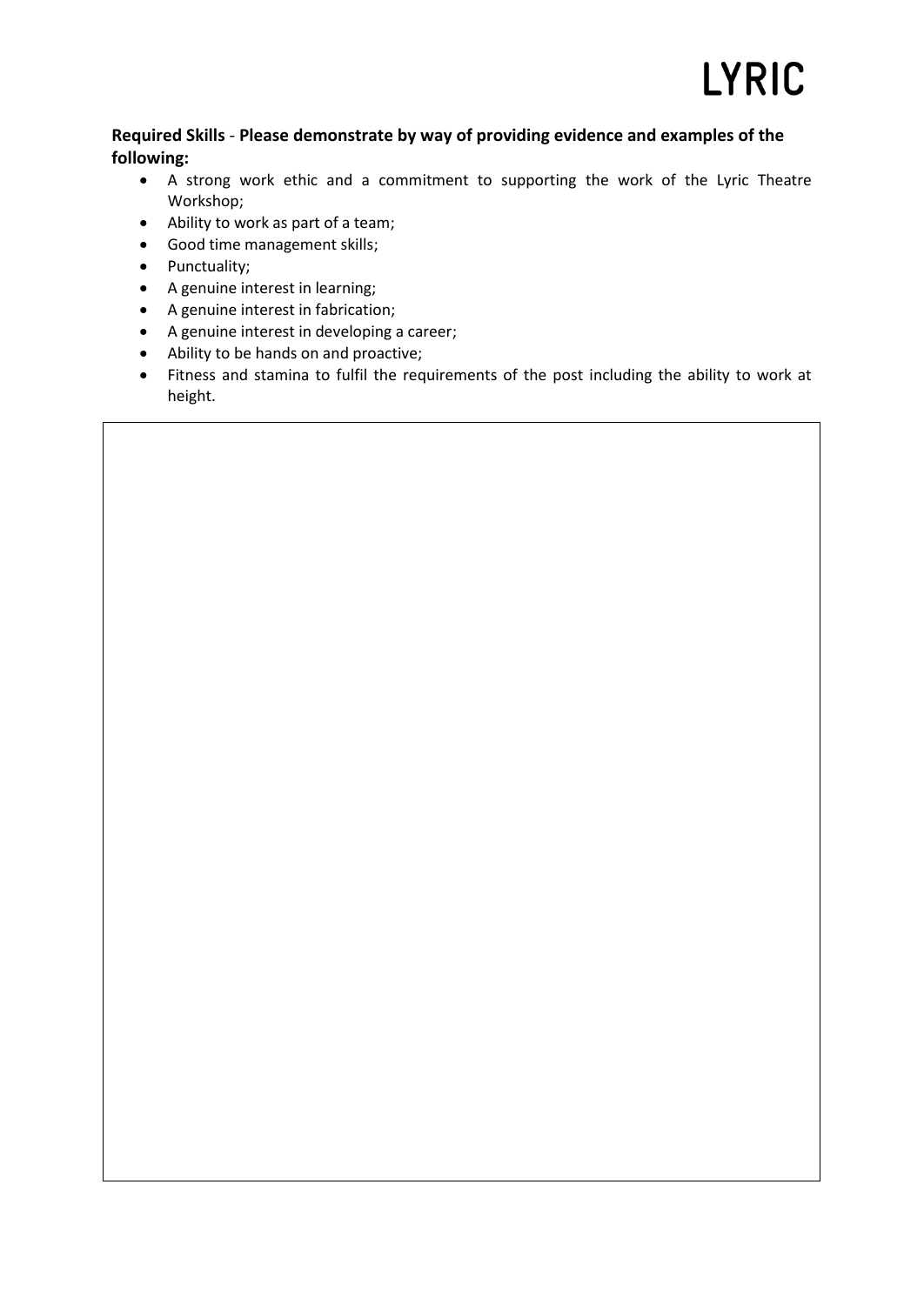## LYRIC

#### **Required Interests** *-* **Please demonstrate by way of providing evidence and examples of the following:**

- Interest in Wood and/or metal work:
- Interest in CAD/CAM software:
- Interest in developing skills in rigging.

#### **Skills & Behaviours** *-* **Please demonstrate by way of providing evidence and examples how you exhibit the following qualities:**

- Self-motivated and proactive;
- A high level of personal drive and energy;
- Calm and confident with excellent interpersonal skills;
- Ability to collaborate and be flexible in a pressured working environment.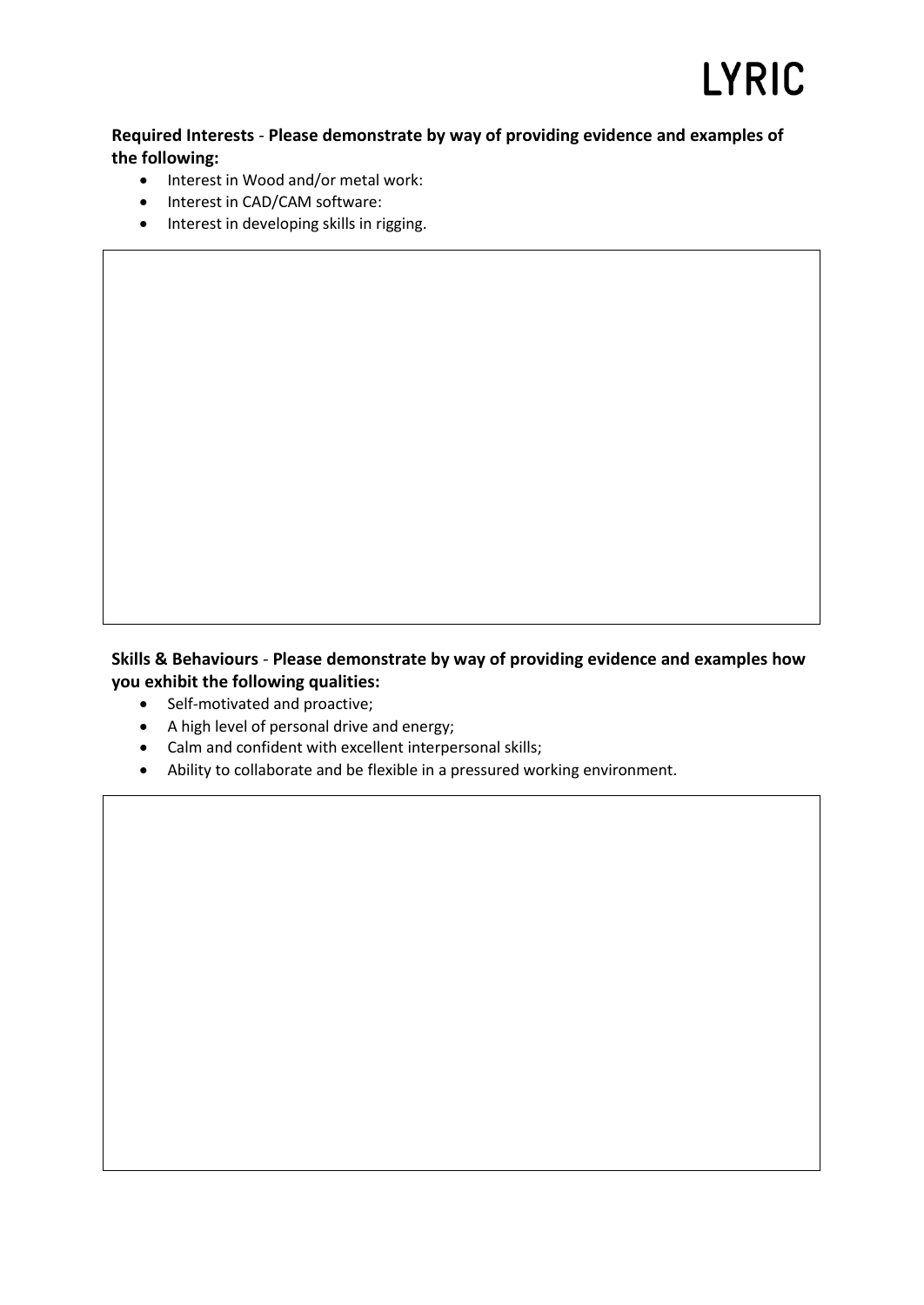#### **Section 5: REFERENCES**

Please name two referees (not relatives) at least one of whom should have knowledge of your present/most recent work and be in a supervisory/managerial capacity. If you do not wish a reference to be taken up prior to interview, please indicate below.

| Name:                                                  |  | Name:                                                  |  |
|--------------------------------------------------------|--|--------------------------------------------------------|--|
| Occupation:                                            |  | Occupation:                                            |  |
| Address:                                               |  | Address:                                               |  |
| Postcode:                                              |  | Postcode:                                              |  |
| Daytime Telephone No:<br>(Please Include dialing code) |  | Daytime Telephone No:<br>(Please Include dialing code) |  |
| Email address:                                         |  | Email address:                                         |  |
|                                                        |  |                                                        |  |
| Can we contact this referee prior to<br>interview?     |  | Can we contact this referee prior to<br>interview?     |  |
| Yes / No                                               |  | Yes / No                                               |  |

**NB:** Whilst the information given in this application is confidential, applicants are advised that legal processes may require the organisation to disclose the form to certain statutory bodies and, in some circumstances open Tribunal.